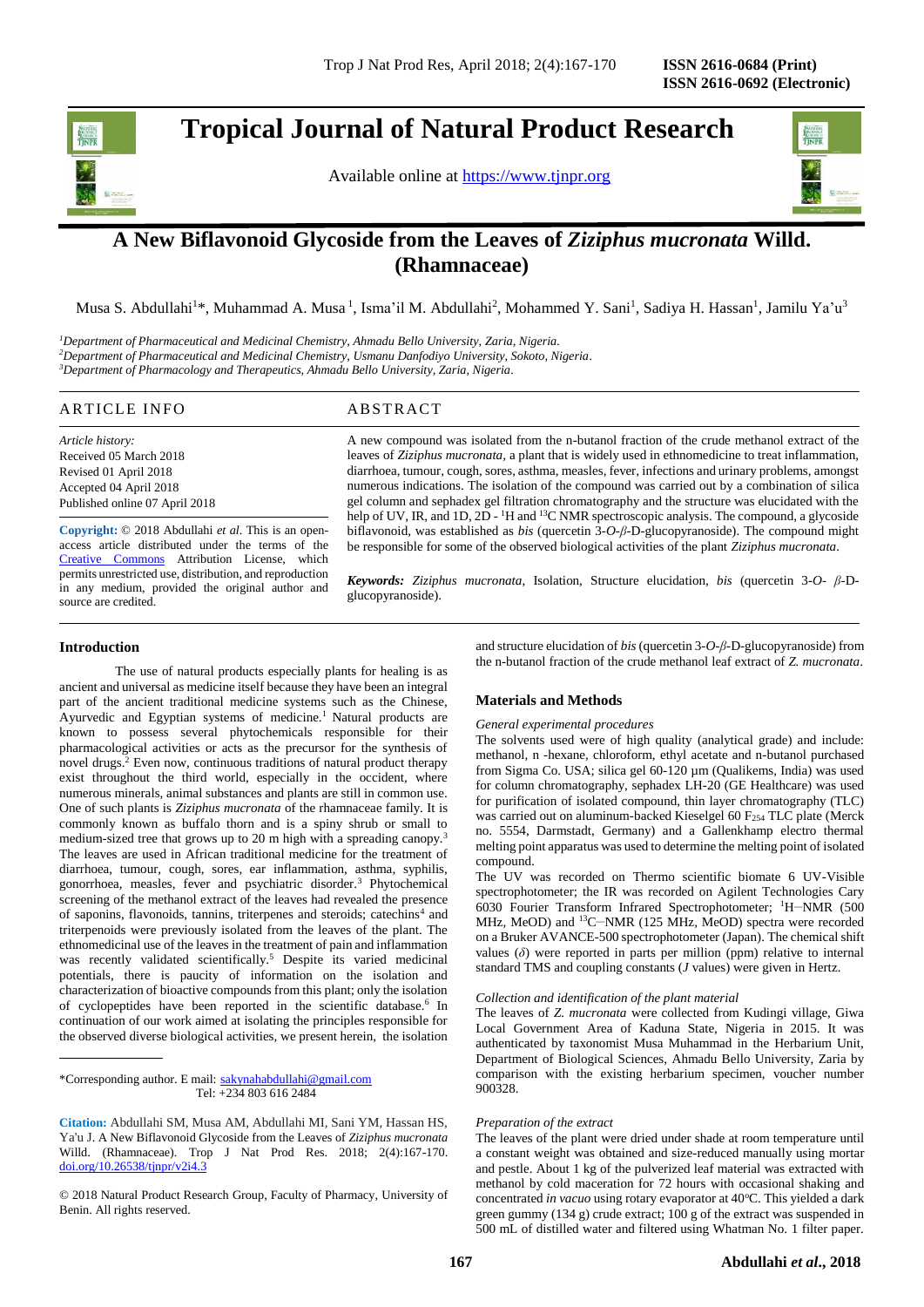The water-soluble portion was partitioned successively with 400 mL each of ethyl acetate and n–butanol to obtain ethyl acetate fraction (EAF) and n-butanol fraction (nBF), respectively.

#### *Column Chromatography of n-butanol fraction*

About 4 g of the n-butanol soluble fraction of the extract was adsorbed onto about 6 g of silica gel and mounted over a glass column (75 cm x 3.5 cm) packed with 200 g silica gel and chromatographed. The column was eluted continuously with ethyl acetate 100 % followed by gradient mixtures of ethyl acetate and methanol; the progress of separation was monitored using TLC with solvent system: ethyl acetate/chloroform/methanol/water: 15:8:4:1; a total of 68 collections of 50 mL aliquots each, was made and similar collections were pooled together based on their TLC profile to obtain thirteen major fractions coded A-M.

Fraction F (12.2 mg) obtained from the solvent gradient mixture, ethyl acetate/methanol 90:10, containing three major spots was subjected to further purification using sephadex-LH20, eluting with methanol. The progress of separation was monitored on TLC plate. Repeated gel filtration afforded 4.8 mg yellow crystalline solid compound that was subsequently coded as 'S<sub>1</sub>'.

The compound gave a single homogenous spot with two solvent systems of different polarity, ethyl acetate/chloroform/methanol/water;

15:8:4:1 and 15:4:4:1 indicating its purity. The isolated compound, S1, was subjected to physical and some chemical tests as well as spectral analysis to elucidate its chemical structure.

# **Results and Discussion**

The pulverized leaf material (1 kg) yielded 13.4 % w/w crude methanol extract; 7.5 % ethyl acetate fraction (EAF) and 12 % n-butanol fraction (nBF) were respectively obtained from the water-soluble portion of the extract.

The compound  $S_1$  revealed an uncorrected melting point range of 243-245°C and was found to be soluble in methanol and insoluble in n-hexane. It gave a Prussian blue colour with freshly prepared ferric chloride solution indicating the presence of phenolic nucleus<sup>7</sup>; the compound also produced a red colour with concentrated hydrochloric acid in the presence of magnesium chips (Shinoda test). This is indicative of a flavonoid nucleus.<sup>7</sup>

#### *Spectral Analysis*

The UV spectrum of figure 1 showed two absorption bands within the UV region (*λ*max 226 nm and 257 nm) and two bands within the visible region (*λ*max 346 nm and 363 nm) in methanol. These shoulder bands are characteristic of compounds with a highly conjugated system.<sup>8</sup>

The Infrared spectrophotometer spectrum of figure 1 showed two important peaks at 1697 cm-1 and 3447 cm-1 on a KBr disc due to carbonyl and hydroxyl functional groups, respectively.

The <sup>1</sup>H-NMR spectra of figure 1 exhibited overlapping signals of two sets of metacoupled protons in a tetra-substituted benzene ring system:  $[\delta_{\text{H}} 6.19]$ (2H, d, *J* = 2.0 Hz, H-6, 6'''), 6.38 (2H, d, *J* = 2.0 Hz, H-8, 8''')] and two sets of a tri-substituted benzene ring (ABX spin pattern):  $\delta H$  6.88 (2H, dd, *J* = 2.0 Hz, 8.5 Hz, H-5', 5''), 7.59 (2H, dd, *J* = 2.0 Hz, 8.5 Hz, H-6', 6''), 7.84 (1H, d, *J* = 2.0 Hz, H-2') and 7.71 (1H, d, *J* = 2.5 Hz, H-2''). The chemical shift values and the integrated protons in rings A and B of figure 1 suggest that the compound, S1, has a biflavonoid nucleus. Ten of the methine signals clustered around  $\delta_H$  (3.22 - 3.85) corresponding to carbon signals  $\delta c$  (62.0 - 78.5) suggest the presence of two sugar residues. The two anomeric proton signals at  $[\delta_H 5.15 (1H, d, J = 8.0 Hz, H-1*)$  and 5.24 (1H, d,  $J = 7.5$  Hz, H-1<sup>\*\*</sup>)] are typical of glucose.<sup>9</sup> The high coupling constants observed (8.0 Hz and 7.5 Hz) are due to diaxial coupling with H-2 proton of each of the residue and confirmed the configuration of both sugars as *β*-D glucosyl.<sup>9</sup>

The proton noise decoupled <sup>13</sup>C-NMR disclosed 42 significantly overlapping peaks. The presence of two carbonyl carbon peaks at  $\delta c$ 179.48 and 179.44 further confirmed the dimeric nature of  $S_1$ . The DEPT experiment revealed the presence of 20 methine carbon resonances; the two methylene carbon signals at  $\delta$ c 62.6 (C-6<sup>\*</sup>) and  $\delta$ c 62.0 (C-6<sup>\*\*</sup>) also indicated the two sugar moieties as glucose. Moreover, the C-3 resonances observed in the downfield region ( $\delta$ <sub>C</sub> 135.7 and  $\delta$ <sub>C</sub> 135.8) relative to C-10  $(6c 105.0)$  (the same chemical environment) further confirmed that the glycosylation is at C-3 position.<sup>10</sup> The  $^{13}$ C-NMR also showed ten oxygen bearing quaternary carbons. Six carbons have hydroxyl groups attached

and two are linked to pyranone oxygen. This suggested that the remaining two should be involved in interflavonoid ether linkage. Thus,  $S_1$  must be a biflavonoid with either 4'-4" or 3'-4" ether linkage.<sup>11</sup> The downfield resonance of C-4'' compared to C-4' suggested a 4'-4'' linkage. The linkage was further confirmed by analyzing the heteronuclear multiple bond correlation (HMBC) spectral data (see below).

The  ${}^{1}H$  -  ${}^{1}H$  COSY spectra of  $S_1$  also showed important cross peaks between  $\delta$ H 3.82 and  $\delta$ H 3.47 and the two sugar moieties at  $\delta$ H 5.15 and  $\delta$ H 5.24, in addition to the ortho and meta correlations observed in the benzene rings. Other important COSY correlations occurred between carbinol protons attached to adjacent carbons in the two sugar residues (Figure 2). The heteronuclear multiple quantum coherence experiment (HMQC) facilitated the attachment of all protons to their respective carbons (Table 1).

The unambiguous assignment of the carbons and the placement of the sugar moieties were facilitated using the long-range correlation experiments (HMBC) (Table 2). In the spectrum, a common *J<sup>3</sup>* correlation between protons at  $\delta_H$  6.19 and 6.38 to carbons at  $\delta_C$  95.1 and 100.4, respectively confirmed their assignment to rings A of both flavonoid residues. Also, a  $J_2$  correlation between protons at  $\delta_H$  6.88 to carbons at  $\delta_C$ 123.0 and 123.3 and a  $J_3$  correlation to carbon at  $\delta_c$  146.0 confirmed their assignments to ring B. A  $J_3$  correlation between anomeric protons at  $\delta_H$ 5.15 and 5.24 to the quaternary carbons at  $\delta$ c 135.7 and 135.8 confirmed that each of the sugar moiety is linked to the individual flavonoid aglycone through C-3 carbon, thereby confirming the biflavonoid diglycoside to be derived from a flavonol nucleus. Other correlations confirmed by the HMBC are those of the sugar residue. Based on the foregoing spectral analysis,  $S_1$  was confirmed to be a biflavonoid and with the aid of 2D NMR correlations, the structure of  $S_1$  was proposed to be *bis* (quercetin 3-O-  $\beta$ -D-glucopyranoside) (Figure 1).

C-O-C linked biflavonoids are those in which two monomeric units may be of the same or different structural types joined to each other through an ether linkage.<sup>12</sup> Unlike C-C linked biflavonoids, C-O-C linked biflavonoids have restricted distribution in the plant kingdom.<sup>11</sup> They are classified into various groups due to the nature of the interflavonyl linkage between them and have been used as chemotaxonomic markers for different families of plant e.g. Ochna flavones first isolated from the Ochnaceae family.<sup>13</sup>

Some of the reported pharmacological activities of biflavonoids include: inhibition of histamine release from mast cells and inhibition of lymphocyte proliferation, suggesting the anti-inflammatory/anti-allergic potential of biflavonoids.<sup>12</sup>



**Figure 1:** *bis* (quercetin 3-*O*- *β*-D glucopyranoside)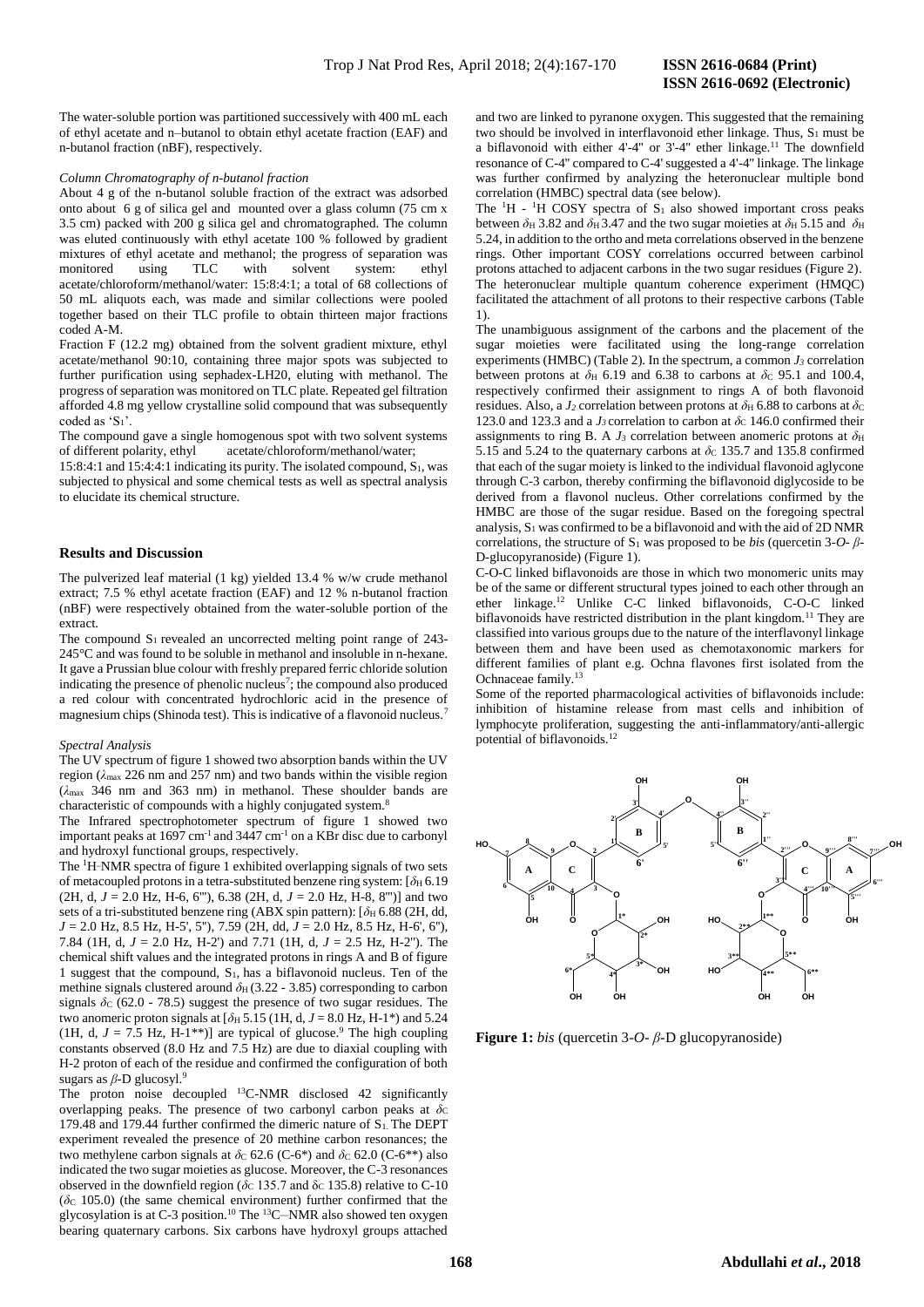

**Figure 2:** Important COSY and HMBC correlations of S<sub>1</sub>

# **Conclusion**

The isolation of this biflavonoid from *Z. mucronata* seems to support some folkloric use of the plant in African traditional medicine, in the management of inflammatory conditions. Anti-inflammatory studies and the possible mechanism of action of compound  $S_1$  are in progress in our laboratory.

# **Conflict of interest**

The authors declare no conflict of interest.

#### **Authors' Declaration**

The authors hereby declare that the work presented in this article is original and that any liability for claims relating to the content of this article will be borne by them.

#### **Acknowledgement**

The authors acknowledge the assistance of Professor Simon Gibbons of School of Pharmacy, University of London for running the NMR of compound S<sub>1</sub>.

|  | Table 1: HMQC and DEPT spectral data of S <sub>1</sub> |  |  |  |  |
|--|--------------------------------------------------------|--|--|--|--|
|--|--------------------------------------------------------|--|--|--|--|

| <b>Position</b>          | $\delta_{\rm C}$ | $\delta_{\rm H}$ | <b>DEPT</b>     |
|--------------------------|------------------|------------------|-----------------|
| $\mathbf{1}$             |                  |                  |                 |
| $\overline{c}$           | 158.98           |                  | C               |
| 3                        | 135.66           |                  | $\mathbf C$     |
| $\overline{4}$           | 179.44           |                  | $\mathsf{C}$    |
| 5                        | 163.06           |                  | $\overline{C}$  |
| 6                        | 100.42           | 6.19             | <b>CH</b>       |
| 7                        | 167.52           |                  | $\mathsf{C}$    |
| 8                        | 95.10            | 6.38             | <b>CH</b>       |
| 9                        | 158.98           |                  | $\mathsf{C}$    |
| 10                       | 105.34           |                  | $\mathsf{C}$    |
| 1'                       | 123.26           |                  | $\mathbf C$     |
| $2^{\prime}$             | 117.83           | 7.84             | <b>CH</b>       |
| 3'                       | 146.04           |                  | $\mathbf C$     |
| $4^{\circ}$              | 150.50           |                  | $\overline{C}$  |
| 5'                       | 116.09           | 6.88             | <b>CH</b>       |
| 6'                       | 123.25           | 7.59             | <b>CH</b>       |
| 1"                       | 12326            |                  | $\mathbf C$     |
| 2"                       | 117.59           | 7.71             | <b>CH</b>       |
| 3"                       | 146.04           |                  | $\mathbf C$     |
| 4"                       | 158.50           |                  | $\mathbf C$     |
| 5"                       | 116.17           | 6.88             | <b>CH</b>       |
| 6"                       | 122.98           | 7.59             | <b>CH</b>       |
| $1^{\prime\prime\prime}$ |                  |                  |                 |
| $2^{\cdots}$             | 159.10           |                  | C               |
| 3"                       | 135.82           |                  | $\mathbf C$     |
| 4"                       | 179.48           |                  | $\overline{C}$  |
| $5$ "                    | 163.10           |                  | $\mathsf{C}$    |
| 6"                       | 100.42           | 6.19             | <b>CH</b>       |
| 7"                       | 167.52           |                  | $\mathbf C$     |
| 8"                       | 95.10            | 6.38             | <b>CH</b>       |
| 9'''                     | 159.10           |                  | $\mathbf C$     |
| 10"                      | 105.41           |                  | $\overline{C}$  |
| $1^*$                    | 105.59           | 5.15             | <b>CH</b>       |
| $2^*$                    | 75.83            | 3.54             | <b>CH</b>       |
| $3^*$                    | 78.23            | 3.45             | <b>CH</b>       |
| $4^*$                    | 70.11            | 3.85             | <b>CH</b>       |
| $5^*$                    | 73.28            | 3.82             | <b>CH</b>       |
| $6^*$                    | 62.46            | 3.72             | CH <sub>2</sub> |
| $1^{**}$                 | 104.5            | 5.24             | <b>CH</b>       |
| $2^{**}$                 | 75.21            | 3.57             | <b>CH</b>       |
| $3^{**}$                 | 78.49            | 3.46             | <b>CH</b>       |
| $4^{**}$                 | 71.30            | 3.84             | <b>CH</b>       |
| $5^{**}$                 | 77.28            | 3.48             | <b>CH</b>       |
| $6^{**}$                 | 62.02            | 3.72             | CH <sub>2</sub> |

# Table 2: HMBC correlations of S<sub>1</sub>

| $\delta_{\rm H}$ | $\delta_{\rm C}$                                                                                                                                      |  |
|------------------|-------------------------------------------------------------------------------------------------------------------------------------------------------|--|
| $6.19(H-6,6")$   | $95.10(C-8,8''), 100.42(C-6,6''), 105.34(C-10), 105.41(C-10''), 163.06(C-5), 163.10(C5''), 167.52(C-7,7'')$                                           |  |
| $6.38$ (H-8,8"") | 95.10(C-8,8"),100.42(C-6,6"),105.34(C-10),105.41(C-10"),158.98(C-9),159.10(C-9"),167.52(C-7,7"')                                                      |  |
| $6.88$ (H-5',5") | $116.09(C-5')$ , $116.17(C-5'')$ , $122.98(C-6'')$ , $123.25(C-6')$ $123.26(C-1')$ , $1'$ ), $146.04(C-3'$ , $3'')$ , $150.50(C-4')$ , $158.5(C-4'')$ |  |
| $7.59$ (H-6',6") | $117.59(C-2'')$ , $117.83(C-2')$ , $122.98(C-6'')$ , $123.25(C-6')$ $123.26(C-1',1'')$ , $150.50(C-4'')$ , $158.5(C-4'')$ , $158.98(C-4'')$           |  |
|                  | $9,159.10(C-9")$                                                                                                                                      |  |
| $7.71(H-2")$     | $117.59(C-2'')$ , $122.98(C-6'')$ , $123.26(C-1'')$ , $158.50(C-4'')$ , $159.10(C-2')$                                                                |  |
| $7.84(H-2')$     | $117.83(C-2')$ , $123.25(C-6')$ , $123.26(C-1')$ , $150.50(C-4')$ , $158.98(C-2)$                                                                     |  |
|                  |                                                                                                                                                       |  |